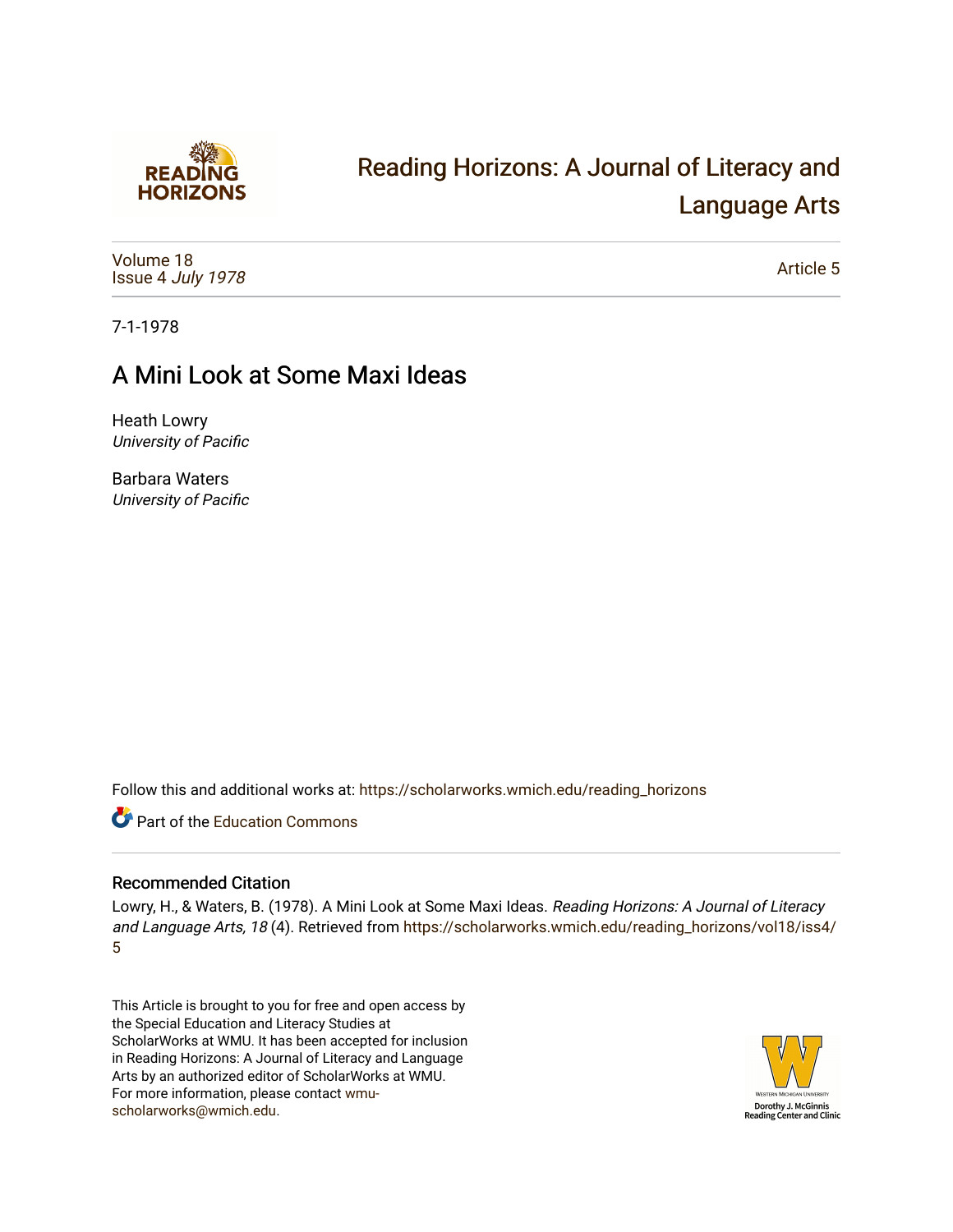### *A MINI LOOK AT SOME MAXI IDEAS* **A MINI LOOK AT SOME MAXI IDEAS**  *Prof. Heath Lowry and Barbara Waters* **Prof. Heath Lowry and Barbara Waters**

**UNIVERSITY OF PACIFIC, STOCKTON, CA** UNIVERSITY OF PACIFIC, STOCKTON, CA

Time and again I have listened to busy teachers complaining that they don't have time to read the many current articles on IQ, open classrooms, don't have time to read the many current articles on IQ, open classrooms, class organization, learning theory, motivation, and use of traditional class organization, learning theory, motivation, and use of traditional material which appear in professional literature. Therefore, I would like to material which appear in professional literature. Therefore, I would like to consolidate manyof these sources into one articlewhich will give the reader consolidate many of these sources into one article which will give the reader some indication of the trends which seem to be taking place concerning some indication of the trends which seem to be taking place concerning these things. these things.

Teaching methods, values, and organization which supports each of Teaching methods, values, and organization which supports each of these are in a state of flux. As our society moves forward, the needs of the these are in a state of flux. As our society moves forward, the needs of the people change, no matter what their age, and so the goals of education. people change, no matter what their age, and so the goals of education. Teaching techniques must reflect the new knowledge about how children Teaching techniques must reflect the new knowledge about how children learn, but most important is the fact that all this information and change is arid unless what we produce is to the advantage of the learner.

The following recent (73-74) professional journal publications have The following recent ('73-'74) professional journal publications have been selected and reviewed in succinct form to aid the busy teacher in "keeping current" on recentideas and innovative practices. "keeping current" on recent ideas and innovative practices.

#### "A MINI-LOOK AT SOME MAXI-IDEAS FROM "A MINI -LOOK AT SOME MAXI -IDEAS- FROM RECENT PUBLICATIONS - '72-'74''

Annotated Bibliography of Pertinent Items Annotated Bibliogra phy of Pertinent Items To BeConsideredWhen Teaching Reading To Be Considered When Reading

1. Bereiter, Carl, "Education: An Affront to Personal Liberty?" 1. Bereiter, Carl, "Education: An Affront to Personal Liberty?" Learning, Vol. 2, No. 2, October 1973, pp. 90-92, 94-95.

Needs determine interest in forms of education. Children Needs determine interest in forrns of education. Children should have the right to choose to be educated and to direct their should have the right to choose to be educated and to direct their growth in terms of needs. Compulsory education denies this growth in terms of needs. Compulsory education denies this personal liberty. personal liberty.

2. Dillon, Stephen-Franks, David "Why Open Classrooms Close Down" 2. Dillon, Stephen-Franks, David "Why Open Classrooms Close Down" **Nations Schools,** Vol. 93, No. 2, February 1974, pp. 43-45. *Natz"ons Schools)* Vol. 93, No.2, February 1974, pp. 43-45.

Failure of open classrooms may be due to one or more of six Failure of open classrooms may be due to one or more of six reasons. 1. The teacher is an insecure person. 2. The teacher does not accept basic values of open education and the fact that not accept basic values of open education and the fact that learning must be the emphasis, not the teaching. 3. A teacher learning must be the emphasis, not the teaching. 3. A teacher must set clear limits for students. 4. A teacher refuses to yield her position based teacher power. The students share the power of position based teacher power. The students share the power of office. 5. The provisions for learning are inadequate. There is a office. 5. The provisions for learning are inadequate. There is a need for considerable more planning. 6. The classroom was need for considerable more planning. 6. The classroom was "opened" too suddenly without preparing students for the "opened" too suddenly without preparing students for the freedom they will have. It involves a re-socialization process. freedom they will have. It involves a re-socialization process.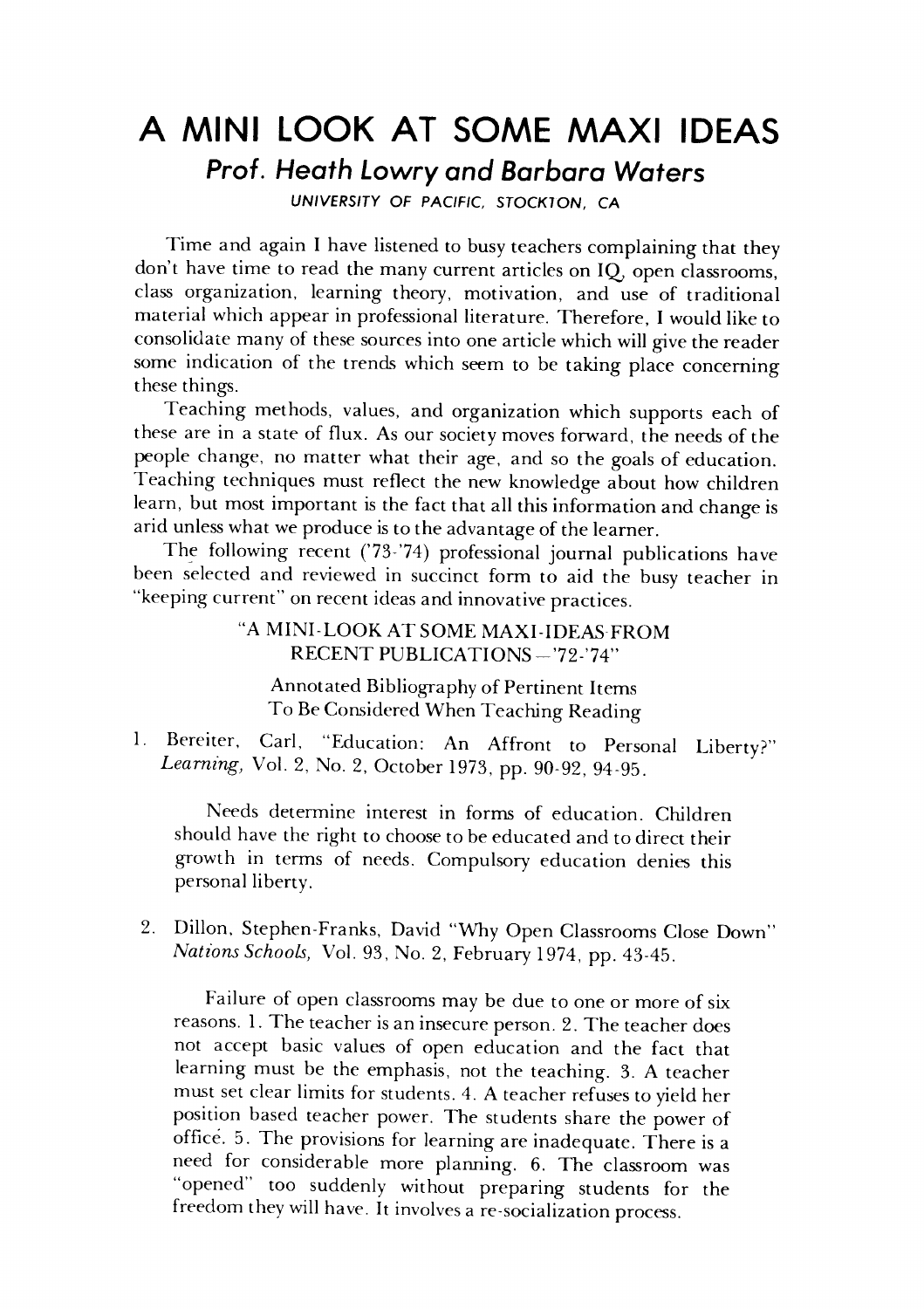## <sup>266</sup>**-rh** *266-rh*

3. Duckworth, Eleanor, "Piaget Takes a Teacher's Look" **Learning,** Vol. 3. Duckworth, Eleanor, "Piaget Takes a Teacher's Look" *Learning)* Vol. 2, No. 2, October 1973, pp. 22-27. 2, No.2, October 1973, pp. 22-27.

Piaget believes some aptitude is innate and experience helps to develop it. Psychological aspect is only one part of what the instructor must know. He must also be concerned with teaching instructor must know. He must also be concerned with teaching methods, and must know the many facets of children. methods, and must know the many facets of children.

4. Emans, Robert-Fox, Sharon E., "Teaching Behaviors in Reading 4. Emans, Robert-Fox, Sharon E., "Teaching Behaviors in Reading Instruction" **Reading Teacher,** Vol. 27, No. 2, November 1973, pp. Instruction" *Reading Teacher)* Vol. 27, No.2, November 1973, pp. 142-148. 142-148.

This documented article deals with the idea that quality This documented article deals with the idea that quality teachers are trained not born. While this training may begin at teachers are trained not born. While this training may begin at birth, an important contribution may be the kind of learning birth, an important contribution may be the kind of learning opportunities that are provided for the teachers. Chall and opportunities that are provided for the teachers. Chall and Feldman (1966) identified most effective those teachers who used Feldman (1966) identified most effective those teachers who used a thinking approach to learning, a sound symbol emphasis and a thinking approach to learning, a sound symbol emphasis and appropriate level of a lesson. Harris and Serwer (1966) study appropriate level of a lesson. Harris and Serwer (1966) study showed that time spent directly on reading, irrespective of time showed that time spent directly on reading, irrespective of time spent on reading related activities, was positively correlated with reading achievement. reading achievement.

5. Geiser, Robert, "You Can Lead a Child to Learning But Can You 5. Geiser, Robert. "You Can Lead a Child to Learning But Can You Make Him Learn?" **Teacher,** May/June 1973, pp. 18-22. Him Learn?" *Teacher,* May *IJune* 1973, pp. 18-22.

Deals with the idea that teaching and learning are not Deals with the idea that teaching and learning are not synonymous terms. One needs insight into human relations, and synonymous terms. One needs insight into human relations, and teaching must flow out of interests of the child. Children who *<sup>o</sup>* tf'<lching must flow out of interests of the child. Children who don't learn may be pointing to the fact that teachers need to do don't learn may be pointing to the fact that teachers need to do more learning in order to teach well. more learning in order to teach well.

6. Groff, Patrick, "The Topsy Turvy World of Sight Words" **Reading** 6. Groff, Patrick, "The Topsy Turvy World of Sight Words" *Reading*  **Teacher,** Vol. 27, No. 6, March 1974, pp. 572-577. *Teacher,* Vol. 27, No.6, March 1974, pp. 572-577.

A documented article which states that an experienced A documented article which states that an experienced reading child often recognizes sight words with a single eye reading child often recognizes sight words with a single eye fixation, but as early as Buswell (1922) studies showed that fixation, but as early as Buswell (1922) studies showed that beginning readers make eye fixations that could not be in beginning readers make eye fixations that could not be interpreted as seeing whole words. Olson (1958) concluded that terpreted as seeing whole words. Olson (1958) concluded that sight words need not be taught before word analysis, Muehl sight words need not be taught before word analysis, Muehl (1961) found that beginning and ending letters seem to give the (1961) found that beginning and ending letters seem to give the greatest aid in early readers' attack on similar words. Mar-greatest aid in early readers' attack on similar words. Marchbanks and Levin (1965) concluded from their study that the chbanks and Levin (1965) concluded from their study that the weakest cue was shape. weakest cue was shape.

7. Hammill, Donald-Goodman. Libby-Wiederholdt, Lee, "Visual Motor 7. Hammill, Donald-Goodman. Libby-Wiederholdt, Lee, "Visual Motor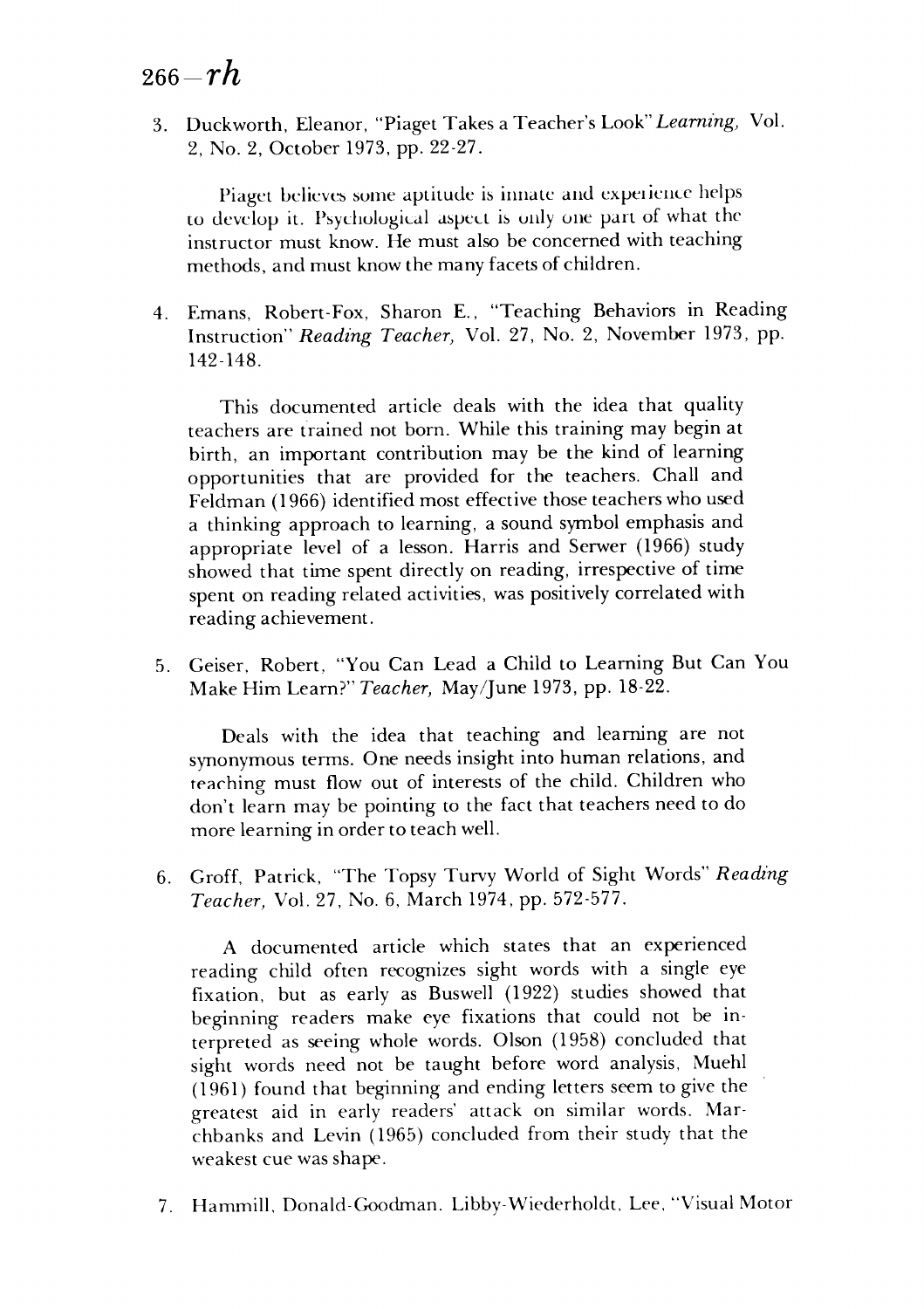Processes: Can We Train Them?" **Reading Teacher,** Vol. 27, No. 5, Processes: Can We Train Them?" *Reading Teacher,* Vol. 27, No.5, February 1974, pp. 469-476. February 1974, pp. 469-476.

The value of perceptual training has not been clearly established. But studies over the past ten years indicate that the established. But studies over the past ten years indicate that the practice of providing perceptual-motor training to all school practice of providing perceptual-motor training to all school children in the name of readiness is not an accurate assumption. children in the name of is not an accurate assumption.

8. Hardin, William, "In Defense of Workbooks" **Teacher,** Vol. 91, No. 8. Hardin, William, "In Defense of Workbooks" *Teacher,* Vol. 91, No. 2, October 1973, p. 49. 2, October 1973, p. 49.

PAT stands for Problem, Attack and Taste of Success. Work PAT stands for Problem, Attack and Taste of Success. Workbooks should be a practice of previously acquired skills which the teacher has taught, and should bring the taste of success. Too teacher has taught, and should bring the taste of success. Too often they are used as a teaching tool, thus creating frustration. often as a teaching tool, thus creating frustration.

9. Hawley, Robert C, "Perspectives on Motivation" **Teacher,** Vol. 91, 9. Hawley, Robert c., "Perspectives on Motivation" *Teacher,* Vol. 91, No. 2, October 1973, pp. 43-45. No.2, October 1973, pp. 43-45.

Good motivational techniques are simple. One of the best is to ask "What are your goals for the time you spend here?" Goals should be set so they can be changed if needed. Motivation is a should be set so they can be changed if needed. Motivation is a bundle of emotional forces that compel an individual toward bundle of emotional forces that compel an individual toward action. action.

10. Hillerich, Robert, "Word Lists-Getting It All Together" Reading **Teacher,** Vol. 27, No. 4, January 1974, 353-360. *Teacher,* Vol. 27, No. 4,January 1974,353-360.

Author compared 14 word lists to derive his own list. Author compared 14 word lists to derive his own list. Narrowed his list down to four compiled from 1936 through 1969 Narrowed his list four compiled from 1936 through 1969 collections. He raises the idea that perhaps there should be a collections. He raises the idea that perhaps there should be a basic list for children and one for adults. He found that Thorn-basic list for children and one for adults. He found that Thorndike's list seemed to suffer omissions. The author feels that the dike's list seemed to suffer omissions. The author feels that the Dolch list need not be condemned, but he feels his list is more Dolch list need not be condemned, but he feels his list is more appropriate to present material now being offered to children. appropriate to present material now being offered to children.

11. Hood, Joyce, "Why We Burned Our Sight Vocabulary Cards" 11. Hood, Joyce, "Why We Burned Our Sight Vocabulary Cards" **Reading Teacher,** Vol. 27, No. 6, March 1974, pp. 579-582. *Reading Teacher,* Vol. 27, No.6, March 1974, pp. 579-582.

Dolch or basic words are better learned in phrases. The Dolch or basic words are better learned in phrases. The teacher should develop a dead pan expression and teach the child teacher should develop a dead pan expression and teach the child to analyze as to whether the word he called did make sense. A list to analyze as to whether the word he called did make sense. A list of words is a better basic technique for testing.

12. Hunter, Madeline, "Staff Meeting"Instructor, April 1974, p. 20. 12. Hunter, Madeline, "Staff Meeting" *Instructor,* April 1974, p. 20.

Practice must be given with knowledge on the part of the Practice must be given with knowledge on the part of the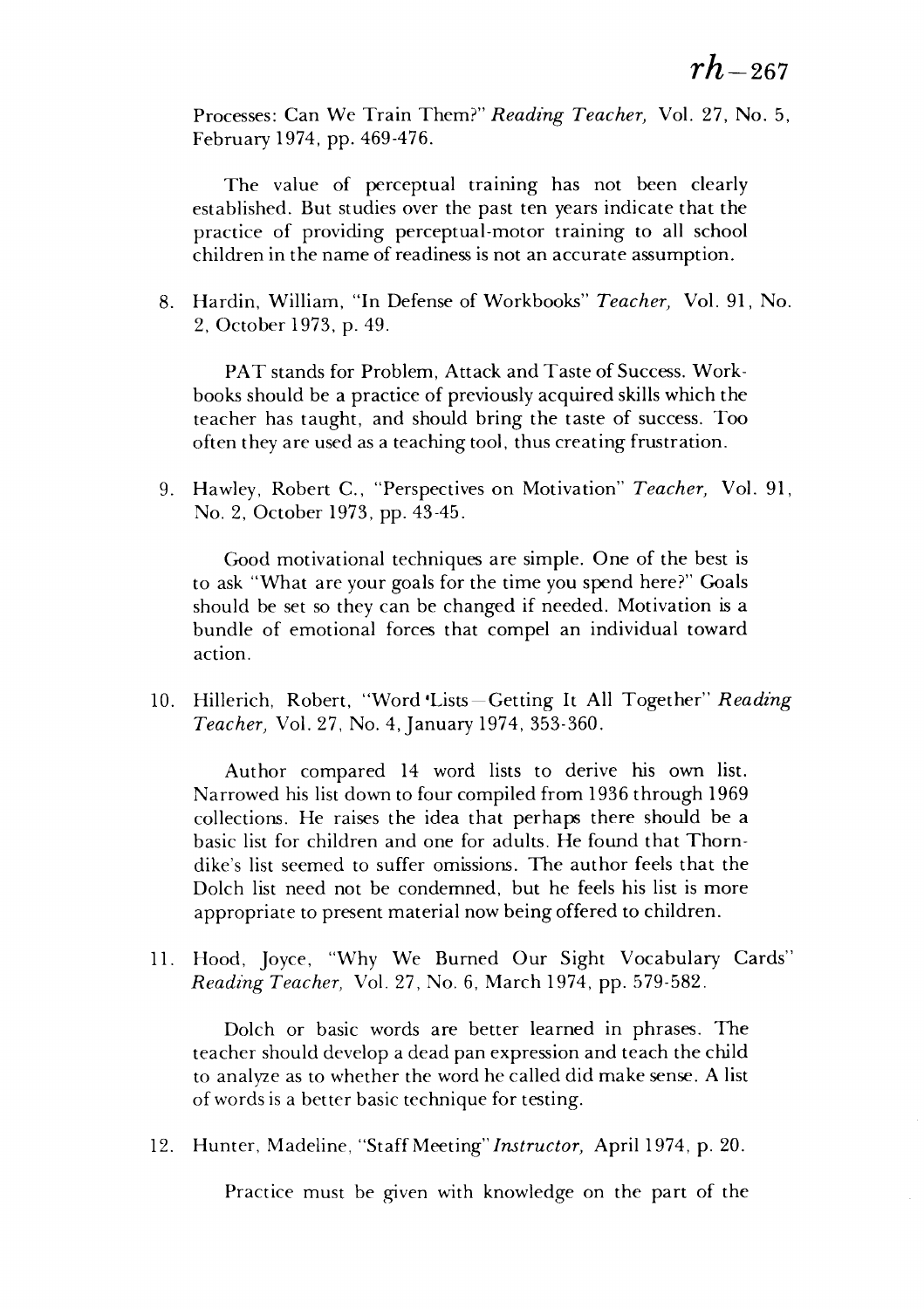## <sup>268</sup>**-rh** *268-rh*

teacher. It should be brief and the meaning of the term, brief, teacher. It should be brief and the meaning of the term, brief, will vary with the child involved in the task. New learning should will vary with the child involved in the task. New learning should be reinforced with frequent practice and the learner should see be reinforced with frequent practice and the learner should see the purpose for his work. the purpose for his work.

13. Jensen, Arthur R., "A Reply to Gage: The Causes of Twin Differences in IQ" **Phi Delta Kappan,** December 1972, pp. 582-588. in IQ" *Phi Delta Kappan)* 1972, pp. 582-588.

Emphasizes that there is a third factor IQ other than genetic Emphasizes that there is a third factor IQ other than genetic and environmental factors and that is that which occurs during and environmental factors and that is that which occurs during the third and fourth month of fetal life as evidenced by such a the third and fourth month of fetal life as evidenced by such a difference as fingerprints (ridgecount) in identical twins. difference as fingerprints (ridgecount) in identical twins.

14. Johnson, Beverly B., "Practical Preparation For The 21st Century" 14. Johnson, Beverly B., "Practical Preparation For The 21st Century" **Phi Delta Kappan,** April 1973, pp. 528-521. *Phi Delta Kappan)* April 1973, pp. 528-521.

Perhaps courses designed as college preparation should be Perhaps courses designed as college preparation should be combined for the sake of time, such courses as literature, history and philosophy. In the time which is saved, we could offer in and philosophy. In the time which is saved, we could offer instruction in fields which make a difference in survival, as human struction in fields which make a difference in survival, as human relations, environment, leadership, health, child rearing, home relations, environment, leadership, health, child rearing, home management and others. management and others.

15. Lewis, Elizabeth, "The Real California Report: A New Approach to 15. Lewis, Elizabeth, "The Real California Report: A New Approach to Education" **Phi Delta Kappan,** April 1973, pp. 558-559. Education" *Phi Delta Kappan)* April 1973, pp. 558-559.

Deals with the idea that children are not born at age 5, and should have opportunity for many developmental learning ex should have opportunity for many developmental learning experiences and individualized attention along with corrective<br>procedures before this time. **procedures before this time.** 

16. Messer, Wallace, "Flexible Staffing Another Path to Individualized 16. Messer, Wallace, "Flexible Staffing Another Path to Individualized Reading Instruction" Reading Teacher, Vol. 25, No. 5, February 1974, pp. 454-457. 1974, pp. 454-457.

Paraprofessionals give added hands to spread the child adult Para professionals give added hands to spread child adult ratio. Flexible and differentiated staffing must be determined by ratio. Flexible and differentiated must determined by the needs of the children they serve. Teachers should learn from one another. one another.

17. Moore, Raymond S., "Further Comments on the California Report" 17. Moore, Raymond S .. "Further Comments on the California Report" **Phi Delta Kappan,** April 1973, pp. 560-561. *Phi Delta Kappan,* April 1973, pp. 560-561.

Gives reasons for delaying the forcing of formal structured Gives reasons for delaying the forcing of formal structured learning at an early age. The author believes that research points to the fact that this early education may hinder rather than aid later learning. later learning.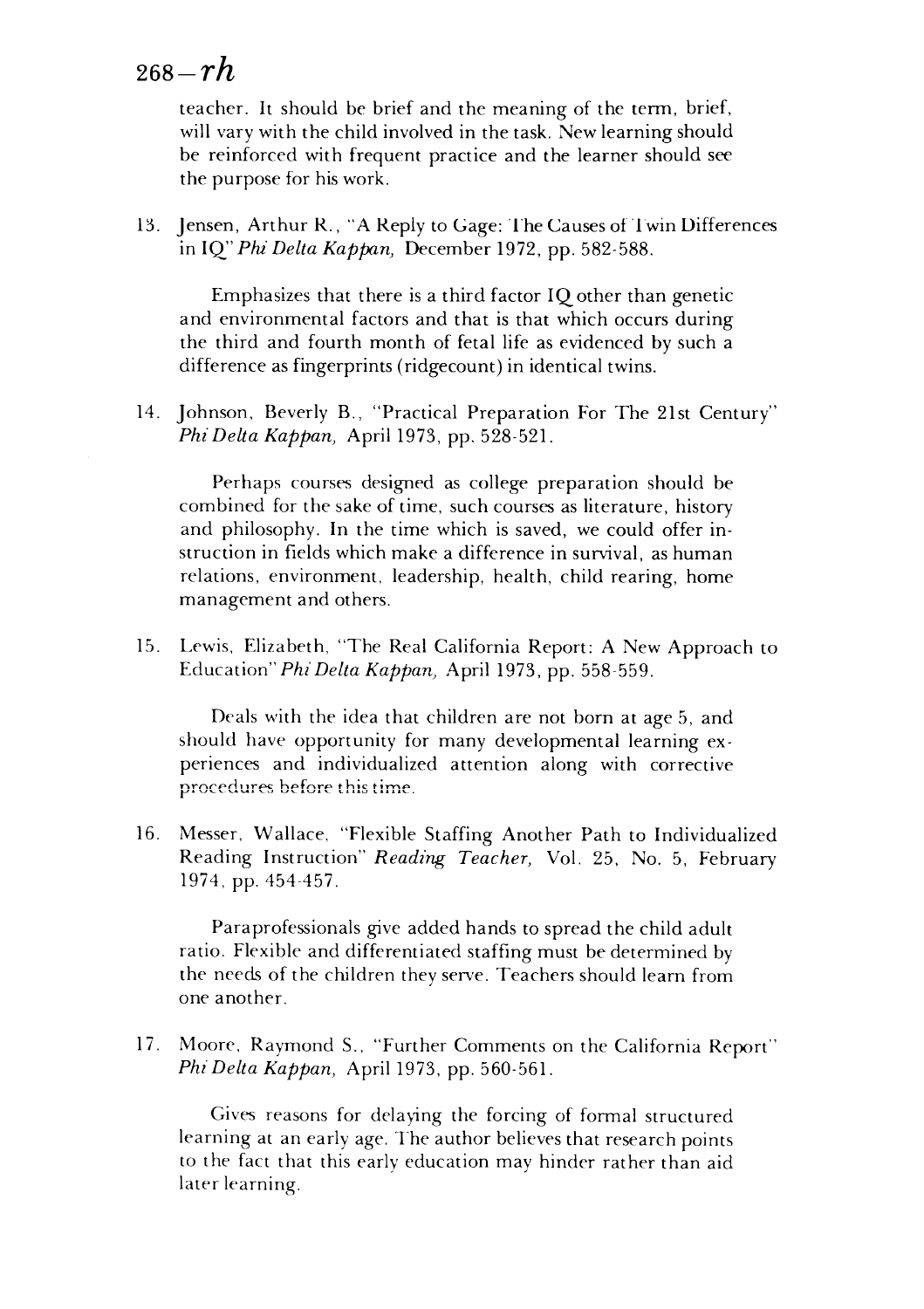18. Murphy, Thomas, "Diagnosis and Placement For Special Education 18. Murphy, Thomas, "Diagnosis and Placement For Special Education Programs" **Thrust,** Vol. 2, No. 4, February 1973, pp. 23-24. Programs" *Thrust)* Vol. 2, No.4, February 1973, pp. 23-24.

Advocates that meeting individual needs includes special Advocates that meeting individual needs includes special children. The author feels it is advantageous to keep a child in children. The author feels it is advantageous to keep a child in the main stream rather than special classes, but until provisions the main stream rather than special classes, but until provisions are made to relieve regular teachers of their increasing burdens, are made to relieve regular teachers of their increasing burdens, indiscriminate placement of students with special needs in indiscriminate placement of students with special needs in regular classes is not the answer. regular classes is not the answer.

19. Perot, Suzanne, "Problems in Cross National Analyses of Reading 19. Perot, Suzanne, "Problems in Cross National Analyses of Reading Failure"Reading **Teacher,** Vol. 27, No. 4, January 1974, pp. 375-378. Failure" *Reading Teacher)* Vol. 27, No.4, January 1974, pp. 375-378.

It is nearly impossible to compare reading failures between It is nearly impossible to compare reading failures between countries. Reading symbols and structure are different; problems countries. Reading symbols and structure are different; problems of multiple phonemes for a given grapheme; the problem of of multiple phonemes for a given grapheme; the problem of countries' expectations for girls and boys; a need for a universal countries' expectations for girls and boys; a need for a universal definition of reading failure; the question of ability to decode definition of reading failure; the question of ability to decode and its relationship to meaning; the problem of a non-standard and its relationship to meaning; the problem of a non-standard dialect all add to the confusion. dialect all add to the confusion.

20. Rachner, Jane, "Gestalten in Reading" **Reading Teacher,** Vol. 27, 20. Rachner, Jane, "Gestalten in Reading" *Reading Teacher)* Vol. 27, No. 4,January 1974, pp. 385-388. No. 4,January 1974, pp. 385-388.

Does a child always read from left to right? Considering the Does a child always read from left to right? Considering the total phrase or sentence perhaps, but many an experienced total phrase or sentence perhaps, but many an experienced reader will attack a new word from a familiar recognizable part reader will attack a new word from a familiar recognizable part which may not be at the beginning of a word. Such as a child's which may not be at the beginning of a word. Such as a child's first attack on the word "vacillating." **Theill oxing** might be the first attack on the word "vacillating." The *zU* or *ing* might be the natural focal points even though they don't appear at the natural focal points even though they don't appear at the beginning. beginning.

21. Robertson, Jean E., "The Child and The Curriculum" **Instructor,** 21. Robertson, Jean E., "The Child and The Curriculum" *Instructor)*  April 1974, pp. 41-42. April 1974, pp. 41-42.

The prime purpose of language is communication. Reading The prime purpose of language is communication. Reading should be an integrated part of all communication which calls for should be an integrated part of all communication which calls for it to be found in all subjects. Children should learn that the it to be found in all subjects. Children should learn that the written form of communication islasting. written form of communication is lasting.

*22.* Rothstein, Evelyn B.-Gold, Barbara, "Reading in an Open 22. Rothstein, Evelyn B. -Gold, Barbara, "Reading in an Open Classroom - Extending the Gift" **Reading Teacher,** Vol.27, No. 5, Classroom - Extending the Gift" *Reading Teacher)* Vo1.27, No.5, February 1974, pp. 443-445. February 1974, pp. 443-445.

Reading is not a subject, but an integral part of an active seeker of knowledge. It is a vehicle for the intellectual life of the seeker of knowledge. It is a vehicle for the intellectual life of the class. Skills should be learned with the expectation of ap class. Skills should be learned with the expectation of application. plication.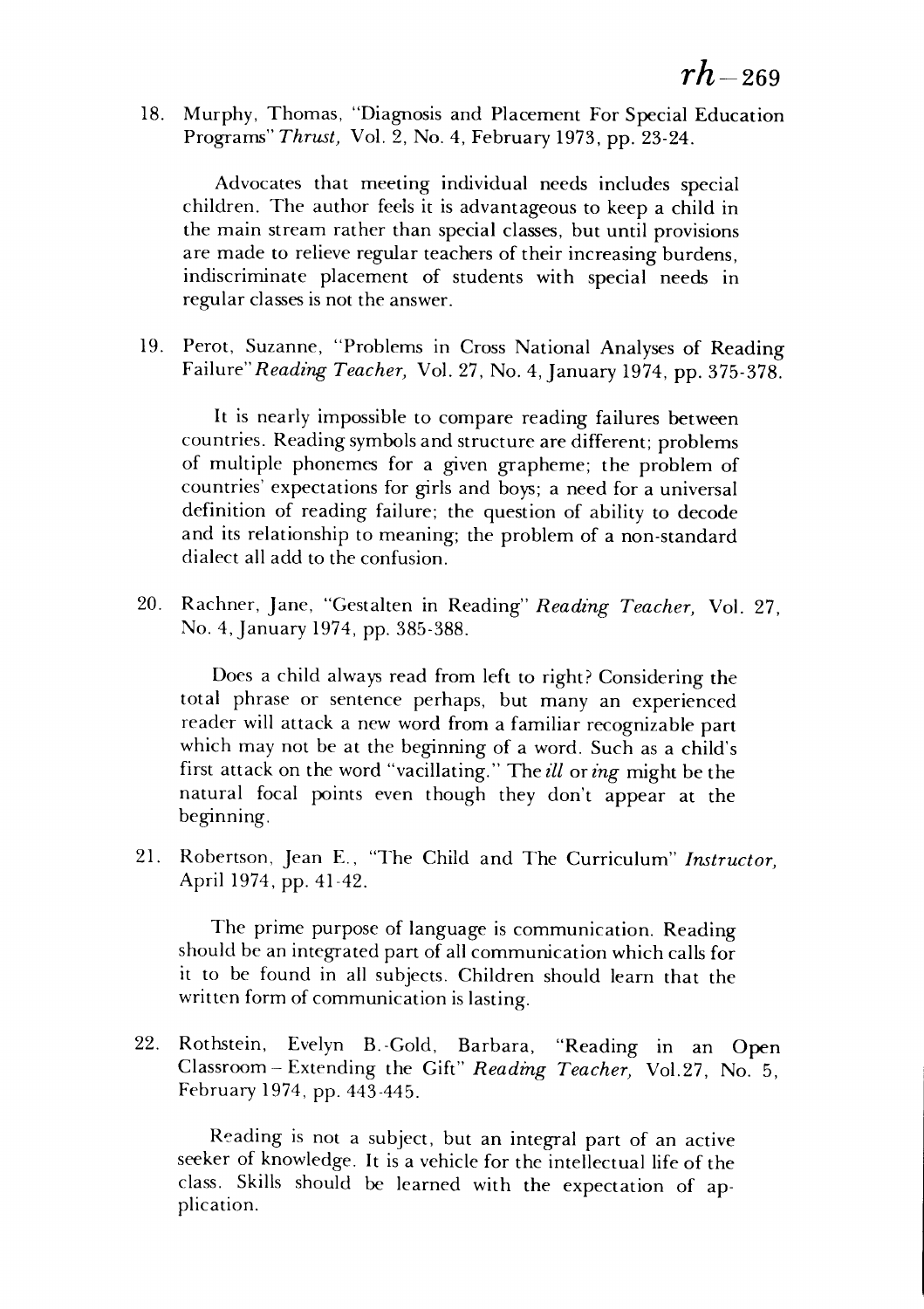## <sup>270</sup>**-rh** *270-rh*

23. Sherman, Gene, "A Student Teacher's Reflections on the Open 23. Shennan, Gene, "A Student Teacher's Reflections on the Open Classroom"Instructor, May 1974, pp. 14-15. *Classroom"Instructor)* May 1974, pp. 14-15.

A student teacher discovers that teaching is drawing the child out rather than preaching. A child's attention or awareness is the key to initiative and spontaneity. Open education is to observe key to initiative and spontaneity. Open education is to observe what the child is attending and help him to deepen the focus and what the child is attending and help him to deepen the focus and concentration. con centra tion.

24. Spiegel, Dixie Lee, "Holistic Approach to Diagnosis and 24. Spiegel, Dixie Lee, "Holistic Approach to Diagnosis and Remediation" **Reading Teacher,** Vol. 27, No. 4, January 1974, pp. Remediation" *Reading Teacher)* Vol. 27, No.4, January 1974, pp. 370-374. 370-374.

Reading should be a process of deriving meaning. A child Reading should be a process deriving meaning. A child should develop a wide repertoire of word attack strategiesto help should develop a wide repertoire of word attack strategies to help him understand and not be dependent solelyon "sounding out." him understand and not be dependent solely on "sounding out." Goodman sees reading as a psycholinguistic guessing game. Goodman sees reading as a psycholinguistic guessing game. Moffett stresses the structure of language and sees it inextricably bound up with thinking. Omissions and insertions become bound up with thinking. Omissions and insertions become unimportant in Holistic approach if meaning is there. unimportant in Holistic approach if meaning is there.

25. Steinberg, Ester R., Anderson, BonnieC., "Teaching Tens to Timmy, 25. Steinberg, Ester R., Anderson, Bonnie C., "Teaching Tens to Timmy, or A Caution in Teaching With Physical Models" *Arithmetic Teacher,* Vol. 20, No. 8, December 1973, pp. 620-625. Vol. 20, No.8, December 1973, pp. 620-625.

Terms used by teachers must be related to words that are in Tenns used by teachers must be related to words that are in the child's experience and understanding. Transference of the child's experience and understanding. Transference of learning in another area may not take place, and teachers should be aware of variables so accepted as integral to a process by be aware of variables so accepted as integral to a process by adults that they overlook them as a possible source of confusion in adults that they overlook them as a possible source of confusion in the child's learning. the child's learning.

26. Stenner, Jackson, Mueller, Siegfired, "A Successful Compensator 26. Stenner, Jackson. Mueller. Siegfired, "A Successful Compensator Education Model" **Phi Delta Kappan,** December 1973, pp. 246-248. Education Model" *Phi Delta Kappan)* December 1973, pp. 246-248.

Describes a six-year program in Chicago dealing with early Describes a six-year program in Chicago dealing with early childhood education, Child Parent Center, CPC. The success was childhood education, Child Parent Center, Cpe. The success was based on early involvement of children in the program, con based on early involvement of children in the program, consistency of the program, heavy parent involvement, and struc sistency of the program, heavy parent involvement. and structured language skills. tured language skills.

27. Thompson, Richard A., Dziuban, Charles D., "Criterion Referenced 27. Thompson. Richard A .. Dziuban, Charles D., "Criterion Referenced Reading Tests in Perspective" **Reading Teacher,** Vol. 27, No. 3, Reading Tests in Perspective" *Reading Teacher,* Vol. 27. No.3, December 1973, pp. 292-294. December 1973, pp. 292-294.

The author wants more in the way of multivariate analysis The author wants more in the way of multivariate analysis and measurement. Criterion reference tests seem more valid than and measurement. Criterion reference tests seem more valid than